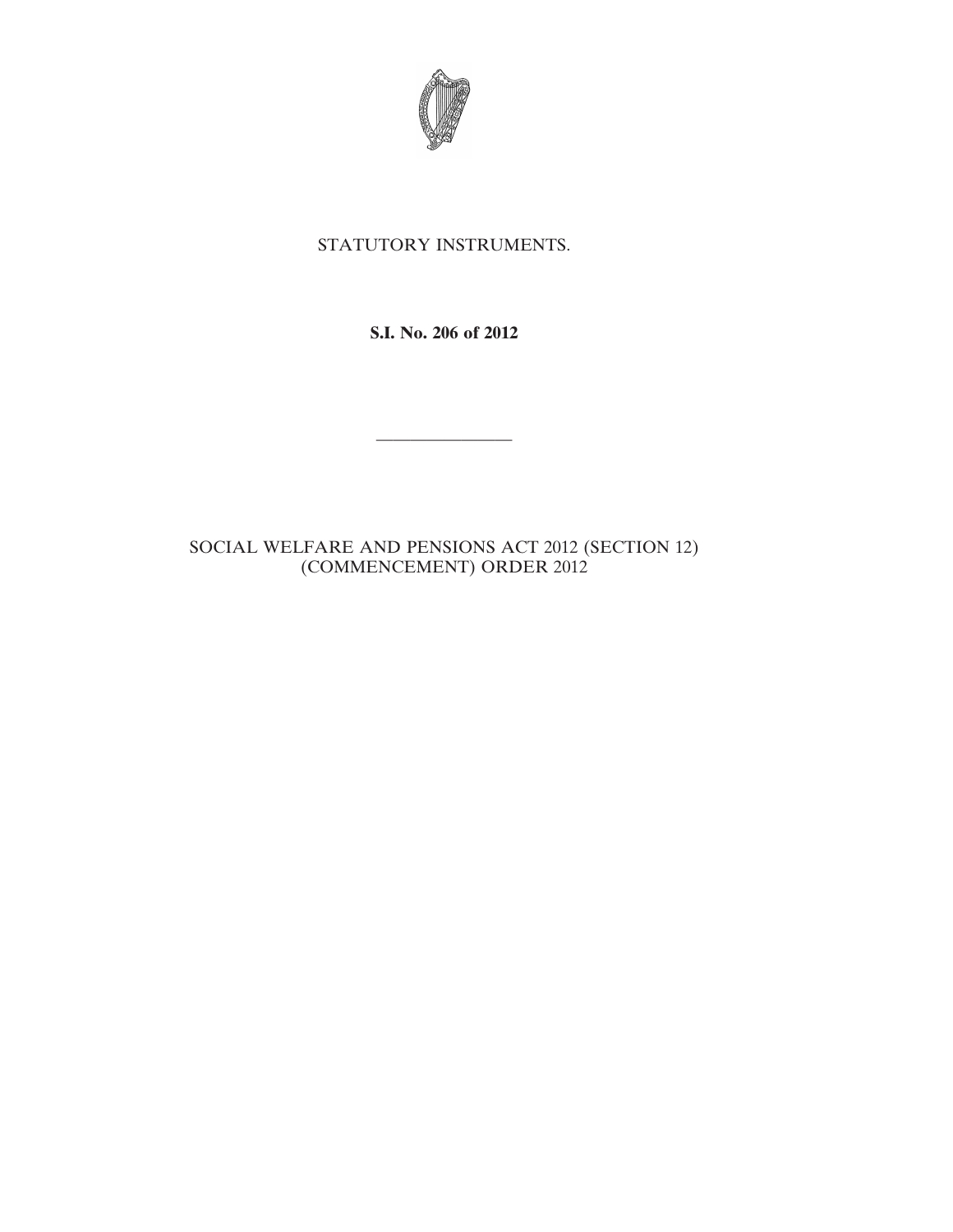## SOCIAL WELFARE AND PENSIONS ACT 2012 (SECTION 12) (COMMENCEMENT) ORDER 2012

I, JOAN BURTON, Minister for Social Protection, in exercise of the powers conferred on me by section 1(4) of the Social Welfare and Pensions Act 2012 (No. 12 of 2012), hereby order as follows:

1. This Order may be cited as the Social Welfare and Pensions Act 2012 (Section 12) (Commencement) Order 2012.

2. The 18th day of June 2012 is appointed as the day on which section 12 of the Social Welfare and Pensions Act 2012 (No. 12 of 2012) comes into operation.



GIVEN under my Official Seal, 14 June 2012.

> JOAN BURTON, Minister for Social Protection.

*Notice of the making of this Statutory Instrument was published in "Iris Oifigiúil" of* 19*th June*, 2012.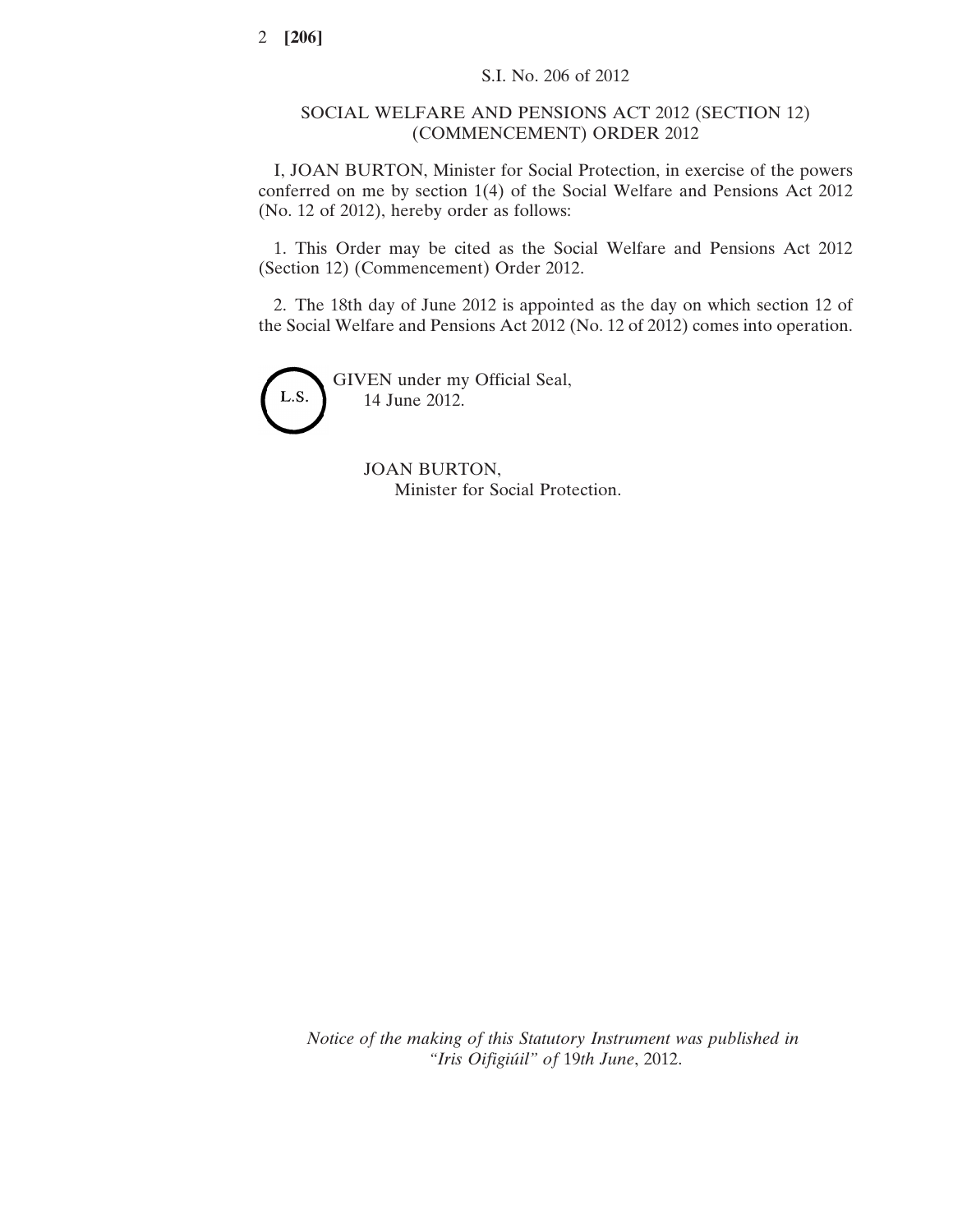## EXPLANATORY NOTE

*(This note is not part of the Instrument and does not purport to be a legal interpretation.)*

This Order provides for the commencement of Section 12 of the Social Welfare and Pensions Act 2012, with effect from the 18th June 2012.

Section 12 provides for the curtailment of access to the Mortgage Interest Supplement scheme in the case of new claimants for the first 12 months, while the person is involved in the Mortgage Arrears Resolution Process as set out in the Code of Conduct on Mortgage Arrears applying to mortgage lenders.